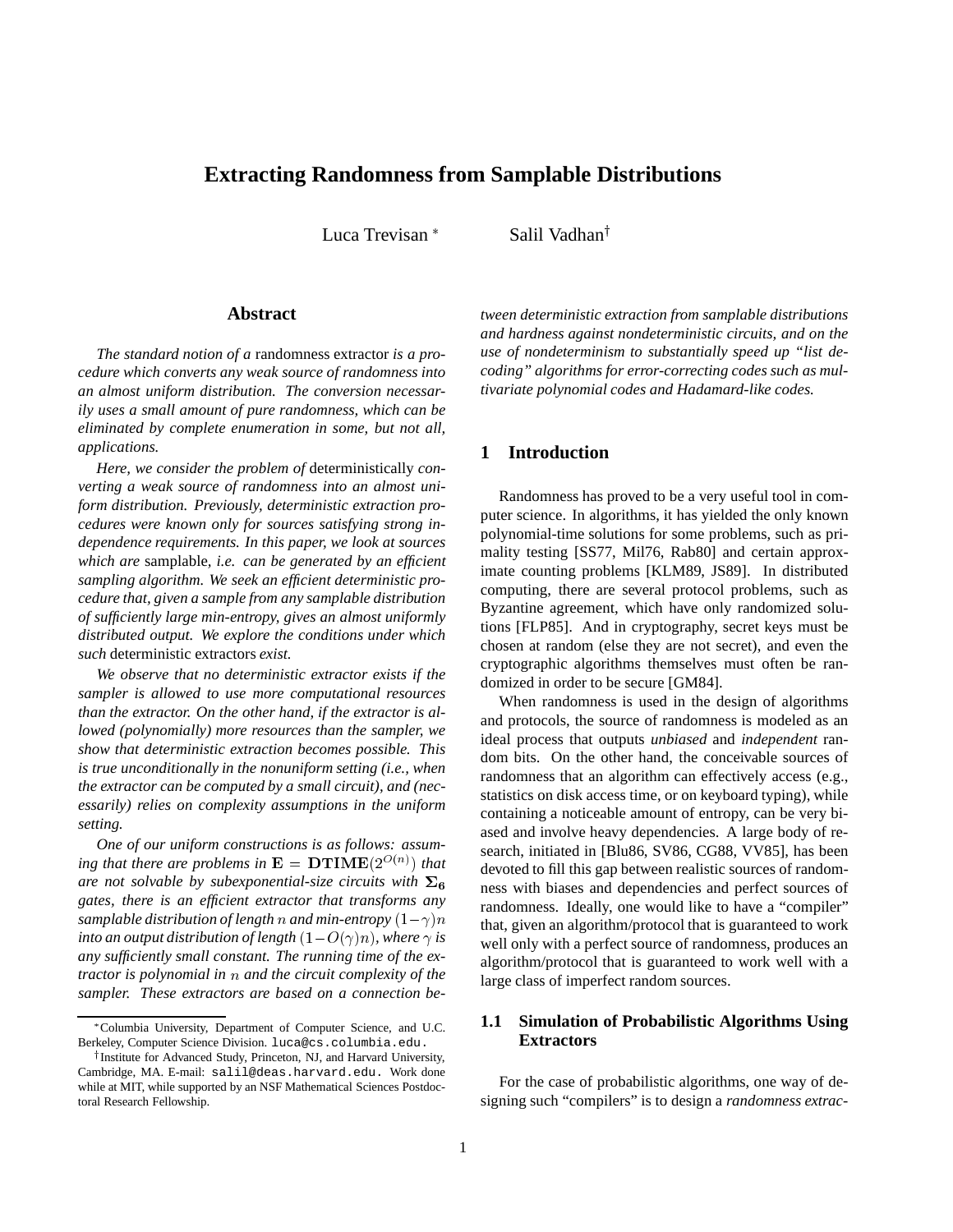*tor*, as proposed by Nisan and Zuckerman [NZ96]. A randomness extractor is a procedure that on input a sample from a weak random source and a truly random string gives an output that is statistically close to uniform. Formally, a  $(k, \varepsilon)$ -extractor is a procedure EXT :  $\{0, 1\}^n \times \{0, 1\}^t \rightarrow$  $\{0,1\}^m$  such that if X is random variable of min-entropy at least k, and  $U_t$  is the uniform distribution over  $\{0,1\}^t$ , then  $\text{EXT}(X, U_t)$  is  $\varepsilon$ -close to uniform.<sup>1</sup> A large body of research has produced explicit constructions where  $k$  can be essentially arbitrary, m is very close to k, and t is  $O(\log n)$ (see, e.g., [NT99, Zuc97, Tre99, RSW00] and the references therein). By definition, once we have such a  $(k, \varepsilon)$ extractor, we can perform any task which is designed to use m truly random bits using instead a single sample from a random source of min-entropy k *together with* <sup>t</sup> *truly random bits*. Since we still need some truly random bits, this does not yet achieve the goal of using only a weak source of randomness. However, in most algorithmic applications, the need for  $t$  additional truly random bits can be eliminated by enumerating all  $2<sup>t</sup>$  posibilities and combining the algorithm's outputs for each, e.g. by majority vote (for decision problems). This incurs a slowdown of factor of  $2^t$ , but fortunately this is still polynomial since we use an extractor with  $t = O(\log n)$ .

Note that the fact that randomness extractors can be used to run randomized algorithms with only a weak random source (and no additional truly random bits) does not mean that one can *extract* almost uniform bits from a weak random source without additional truly random bits. Indeed, for any deterministic function EXT :  $\{0,1\}^n \rightarrow \{0,1\}^m$ , there is a distribution X of min-entropy  $n - 1$  for which  $\text{EXT}(X)$  is very biased (in fact, one for which the first bit of  $\text{EXT}(X)$  is constant) [CG88].

#### **1.2 Deterministic Extraction**

The reason why extractors can be used for the simulation of probabilistic algorithms is essentially that when a probabilistic algorithm uses  $t$  bits of randomness it can always be simulated deterministically at the price of a  $2<sup>t</sup>$ slowdown factor. In other applications of randomness, such as probabilistic encryption [GM84] or Byzantine agreement [FLP85], randomness is required by the very nature of the problem, and there is no possibility of trading off efficiency for randomness. For such applications, it appears unavoidable to look for extraction procedures that convert a weak random source into an almost uniform distribution *deterministically*, without the help of extra randomness. Because of the above-mentioned impossibility results, such deterministic extractors will not work for every source of sufficiently large min-entropy. However it is still possible that there are fairly general and natural families of weak random sources for which efficient deterministic extraction is possible.

When random bits are needed in practice (e.g., to generate keys in a cryptographic protocol), a typical approach is to collect weakly random data, and feed it into a cryptographic hash function. The output of the hash function is then used as if it were a sequence of random bits. However, we know of no theoretical justification for this way of using a fixed cryptographic hash function to do deterministic extraction.

On theoretical side, there is a considerable body of work devoted to the problem of deterministic extraction. In fact, most of the early work on the use of weak random sources was devoted to the construction of deterministic extractors for increasingly general classes of distributions. A classical algorithm by von Neumann [vN51] (improved by Elias [Eli72]) extracts randomness from a sequence of *independent* coin tosses of the same biased coin. Blum [Blu86], generalizing von Neumann's result, showed how to extract randomness from any distribution described by a Markov chain. Chor and Goldreich [CG88] (improving results of Santha and Vazirani [SV86] and Vazirani [Vaz87]) show how to extract randomness given two independent weak random sources with enough min-entropy. Another line of work considered the problem of deterministically extracting randomness from various types of sources where an adversary can fix some subset of the bits, mostly motivated by applications of such extractors in cryptography and distributed computing (cf., [CGH<sup>+</sup> 85, BBR88, BL90, LLS89,  $CDH^+00]$ ).

The extraction algorithms presented in the above papers work for classes of distributions that satisfy fairly strong *independence* properties (which is a particularly problematic assumption for physical sources of randomness). Independence requirements are explicit in most of the works, and are also implicit in [Blu86], where the process that samples the distribution has limited memory and works on-line, so that far-away parts of the output of the distribution can only have limited dependencies. In order to circumvent the impossibility of deterministic extraction for many sources of interest (in particular, ones without strong independence guarantees), researchers were led to consider the weaker task of efficiently simulating randomized algorithms with such sources [VV85, CG88, Vaz84, CW89, Zuc96], and eventually to the notion of extractors which can use a small number of additional truly random bits [NZ96].

#### **1.3 Our Results**

Our aim is to identify as general a class of sources as possible for which efficient deterministic extraction can be

<sup>&</sup>lt;sup>1</sup>A distribution X has *min-entropy*  $k$  if for any element  $a$  of its range  $Pr[X = a] \leq 2^{-k}$ . Two distributions X and Y are  $\varepsilon$ -close if for any subset S of their range  $|\Pr[X \in S] - \Pr[Y \in S]| \le \varepsilon$ .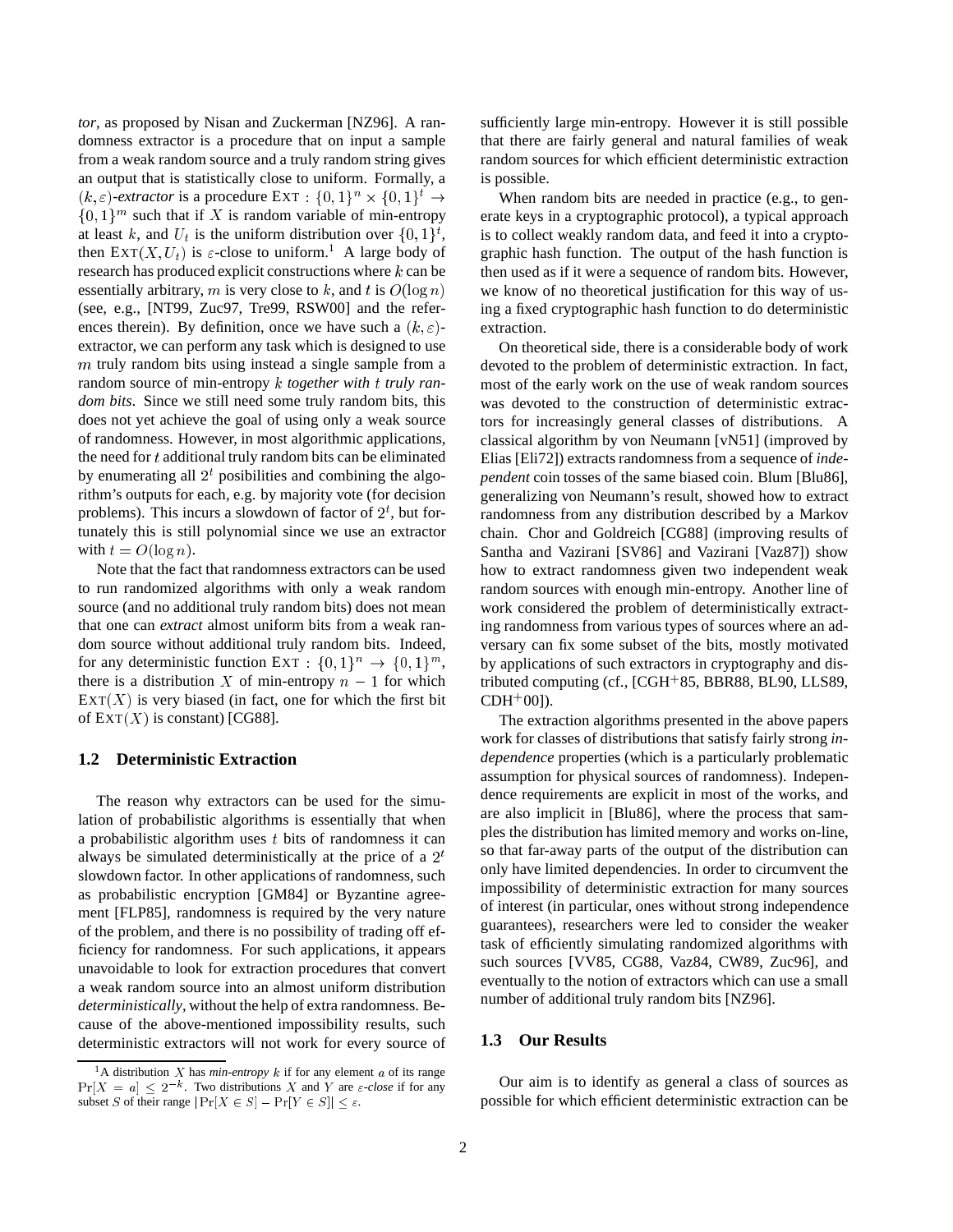done. Specifically, we examine *samplable distributions*; that is, sources that can be generated by an efficient sampling algorithm (or circuit). The only other requirement we place on the source is that it contains some randomness to be extracted (as measured by min-entropy). In particular, we do not impose any independence conditions on the source. This class of samplable distributions contains as special cases most of the previously studied sources for which deterministic extraction was found to be possible. In addition to their generality, one can argue that samplable distributions are a reasonable model for distributions actually arising in nature. Indeed, considerable efforts were made to extend Levin's theory of average-case complexity [Lev86] to this class of samplable distributions [BCGL92, IL90].

Having settled on this class of sources, what we're looking for are functions  $\text{Ext} : \{0,1\}^n \to \{0,1\}^m$  with the following property: for every source  $X$  of some min-entropy k which is samplable by a circuit of some size s,  $\text{EXT}(X)$ is  $\varepsilon$ -close to uniform. Note that although we are placing a computational restriction on the sampler, we are requiring the output of the extractor to be *statistically* close to uniform. The reason for this choice is that it is possible to achieve this stronger property (as shown by our constructions). In addition, for extracting a small number of bits (as in several of our results), there is no difference between statistical and computational indistinguishability.<sup>2</sup>

**Nonuniform Extractors and Negative Results.** Our first observation is that extracting randomness from samplable distributions is impossible unless the extractor is allowed to use more computational resources than the sampler. On the other hand, if we allow the running time of the extractor to be polynomially larger than the running time (or even circuit size) of the sampler, we show that extraction becomes possible. Our first result in this vein demonstrates the existence of good deterministic extractors<sup>3</sup> computed by polynomialsize circuits. More precisely, for every  $s$  and  $n$ , there is an extractor of size  $poly(s, n)$  that extracts almost all the randomness from any distribution on  $\{0,1\}^n$  samplable by a circuit of size <sup>s</sup>. 4

#### **A Connection to Nondeterministic Average-case Hardness.** While the nonuniform extractors mentioned above

illustrates the feasibility of deterministic extraction, it would be preferable to have a construction in which the extractor is efficiently computable by a uniform algorithm. However, as we show in Section 3 that the existence of such extractors implies separations of complexity classes beyond what is currently known. Therefore, in order to construct uniform deterministic extractors, we will need to make complexity assumptions.

Let us consider for starters the task of extracting one almost unbiased bit (already a nontrivial problem). Our first result is that if a Boolean function is hard to compute by NP-circuits (i.e., circuits that can have special gates solving SAT instances) of size s with advantage better than  $\gamma$ , then it is also a good extractor against samplers of size about s that sample a distribution of length  $n$  of min-entropy about  $n - \log(1/\gamma)$ . The basic idea in the proof of this result is quite simple: suppose that  $f$  is a function hard on average for  $\bf NP$ -circuits, and that X is a samplable distribution on which  $f(X)$  is, say, biased towards 1. Then the following NP circuit can predict  $f(x)$ : given x, first check whether  $x$  is in the range of  $X$ , which is something that can be done efficiently using nondeterminism (since  $X$  is samplable). If x is in the range, then guess that  $f(x)$  is 1, otherwise make a random guess. For a random x, this approach guesses  $f(x)$ with an advantage that depends on the bias of  $f(X)$  and on the min-entropy of  $X$ <sup>5</sup>.

Although the assumption that we have a function that is hard-on-average for NP-circuits (as opposed to standard circuits) has been used before (e.g., by Arvind and Köbler [AK97]), it is still natural to ask whether the nondeterministic hardness assumption is really necessary. In Section 4, we observe that a Boolean function can be very hard-on-average against standard circuits, yet it may not be a good extractor for samplable distributions, even for minentropy  $n - 1$ . So it appears that a somewhat nonstandard hardness assumption is required. Still, it is of interest to weaken the assumption, as we do next.

**Using Worst-case Hardness.** Our next goal is to start with a reasonable *worst-case* complexity assumption, such as the one used by Klivans and van Melkebeek [KvM99]: that  $E = DTIME(2^{O(n)})$  contains a problem that is not solvable by NP-circuits of size  $2^{o(n)}$ ). We would like to show that such an assumption implies the existence of polynomial-time computable predicates with strong average-case hardness against NP-circuits; by the previous results, such predicates would be good deterministic extractors. This looks like the standard problem of worst-case to average-case reduction, as solved in

<sup>&</sup>lt;sup>2</sup>It should be noted that once one can extract a small number of bits that are statistically close to uniform, the pseudorandom generator constructions of [NW94, IW98] can transform these into many bits that are computationally indistinguishable from uniform (under complexity assumptions that are weaker than the ones we make).

<sup>3</sup>Here, and from this point on, the term *deterministic extractor* always refers to a deterministic extractor for samplable distributions.

<sup>4</sup>Dodis, Sahai, and Smith [DSS00] have used our proof to show that there are small circuits which compute good "adaptive statistical exposureresilient functions," by observing that these are a special case of extractors for samplable distributions.

<sup>5</sup>This explanation is a bit oversimplified: our idea works as described only if  $X$  is a samplable "flat" distribution. For non-flat distributions, a more sophisticated reduction is needed, which involves the use of approximate counting algorithms with an NP-oracle [Sip83, Sto85, JVV86].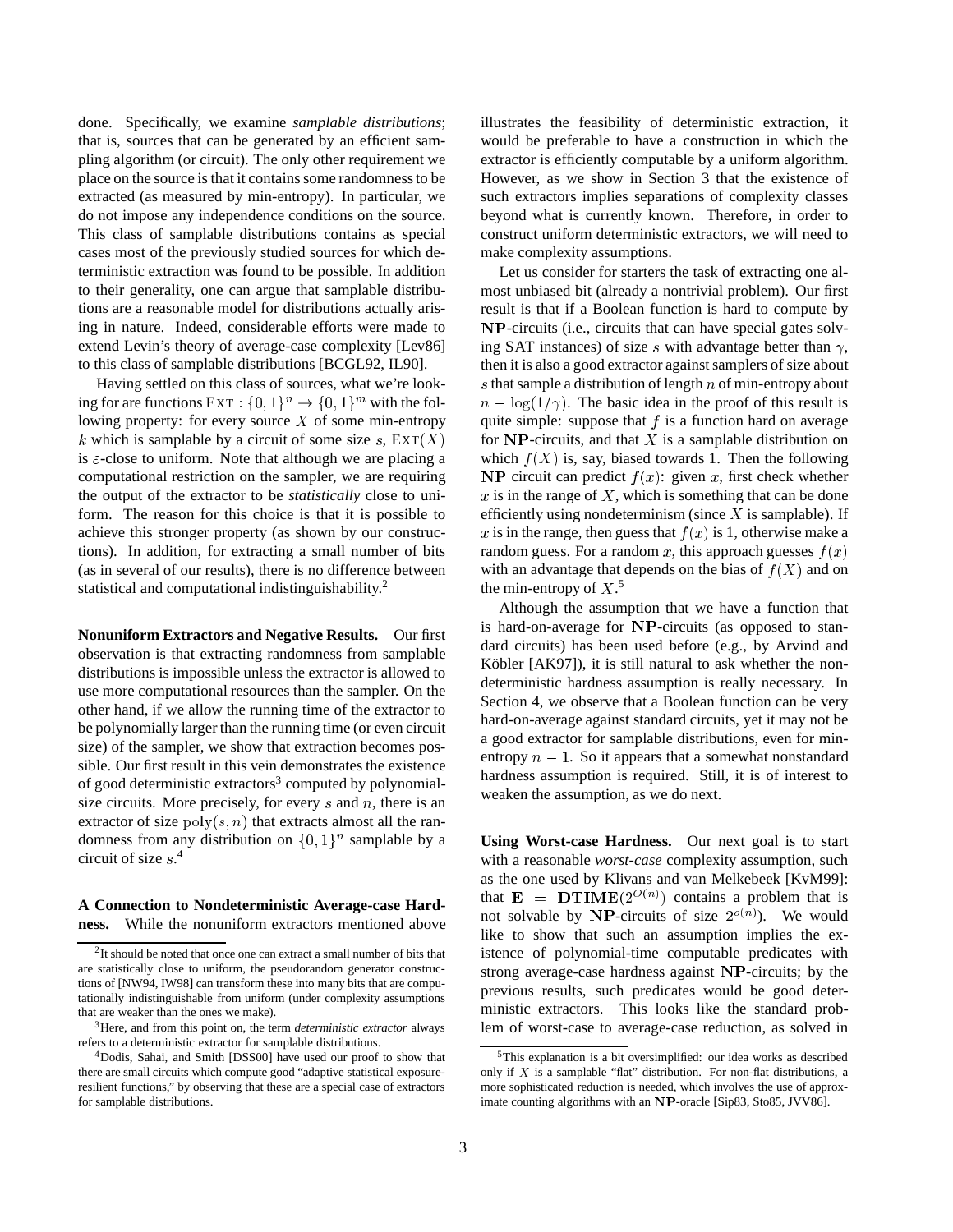[BFNW93, Imp95, IW97, STV99], and observed to extend to NP-circuits in [KvM99]. However, in all such results, one gets predicates that are hard to predict with an advantage that is at least inversely proportional to the size of the adversary (and, for a stronger reason, on the time needed to compute the predicate). It then follows that an extractor computable in time  $t(n)$  obtained using such techniques and the previously mentioned connection can only extract randomness from a source of min-entropy about  $n - \log t(n)$ .

In order to extract from sources of lower entropy, we exploit our ability to use nondeterminism in the reduction, in the spirit of the results of Feige and Lund [FL96] about the average-case complexity of the permanent. Our starting point is the worst-case to average-case reduction in [STV99]. That reduction uses an error-correcting code obtained by "concatenating" a multivariate polynomial code and a Hadamard code, and is analysed by providing a "listdecoding" procedure for the polynomial code and using the Goldreich–Levin [GL89] list-decoding procedure for the Hadamard code. We show that the use of "approximate counting" (implementable with an NP oracle [Sto85, Sip83, JVV86]) can greatly improve the efficiency of the list-decoding algorithm for the polynomial code. But we do not know whether a similar improvement is possible for the Hadamard code. Instead, we show how to use approximate counting and uniform sampling (also using an NP oracle [JVV86, BGP98]) to get a very efficient solution to a somewhat different problem that still suffices for deterministic extraction.

The final result is that starting from a problem in <sup>E</sup> that does not admit circuits of size  $2^{o(n)}$  with  $\Sigma_5$ -gates, we get an efficient extractor that extracts one almost unbiased bit from any samplable distribution of length  $n$  and min-entropy  $(1 - \gamma)n$ , for some constant  $\gamma > 0$ . In order to extract from distributions samplable by circuits of size s, the extractor needs running time  $poly(s)$ . The somewhat unusual assumption can be thought of as a "scaling" of  $\mathbf{EXP} \not\subset \Sigma_5$  /poly, which is true as long as the Polynomial Hierachy does not collapse.

**Extracting Many Bits.** So far, we described results giving extractors that only produce one almost unbiased bit, while it is of course much preferable to extract a number of random bits that be as close as possible to the entropy of the source. We first show that our coding-theoretic methods can be used to extract approximately a logarithmic number of random bits. To this end, we use the same polynomial code as before, but in place of the Hadamard code, we use a similar code on a bigger alphabet. Once we have these logarithmic number of random bits, we can use them as the truly random bits for the extractor of Zuckerman [Zuc97], which we then use to extract almost all the entropy from our source. Formally, we prove that if there is a problem

in E that does not admit circuits of size  $2^{o(n)}$  with  $\Sigma_6$ gates, there is an efficient deterministic extractor that extracts  $(1 - O(\gamma))n$  bits from any samplable distribution of min-entropy  $(1 - \gamma)n$ , where  $\gamma$  is any sufficiently small constant. Again, the running time of the extractor is polynomial in the circuit complexity of the samplers.

## **1.4 Perspective**

Our main motivation for studying samplable distributions is their generality. However, this generality has a price; the extractor must use more computational resources than the sampler, and has to rely on complexity assumptions. Given the current state-of-the-art in complexity theory, it seems unavoidable that even under strong assumptions, to get an extractor for distributions of length  $n$  sampled by circuits of size, say,  $O(n \log n)$  one has to come up with a fairly complex and impractical solution. On the other hand, we think that it is interesting to explore the limits of the possibility of deterministic extraction, and it seems that samplable distributions are a good and natural borderline example.

Seemingly, our definition is orthogonal to the one used by Chor and Goldreich [CG88] for two independent weak random sources. In the Chor–Goldreich setting, distributions can be arbitrarily complex, but they satisfy a strong independence requirement. In our case, distributions have to be samplable but can involve arbitrary dependencies. However, there is a connection. In this paper, we give "computational" constructions, using a hard predicate to build our deterministic extractors; when the result is not a deterministic extractor, a reduction shows that the predicate is not hard. As shown in [Tre99], such computational constructions can have interesting and unexpected information-theoretic interpretations, and it is natural to look for the informationtheoretic interpretation of the results of this paper. As it turns out, the information-theoretic analogue of deterministic extractors for samplable distributions is exactly the problem of extracting randomness from two independent weak random sources! Briefly, if we have two independent weak random sources  $X_1$  and  $X_2$ , then  $X_2$  has a large description size (i.e., Kolmogorov complexity) even conditioned on  $X_1 = x_1$  for any  $x_1$ . Thus, similar to [Tre99], we can view  $X_2$  as the truth table of a hard predicate relative to  $X_1$ , which can be used to deterministically extract randomness from  $X_1$ . Such an interpretation of our results gives (unconditional) constructions of deterministic extractors for two independent weak random sources, for the case where the two sources have different lengths, and the longer one has a very low entropy rate. The details of these corollaries will be given in the full version of the paper (including additional optimizations that be done in the informationtheoretic setting).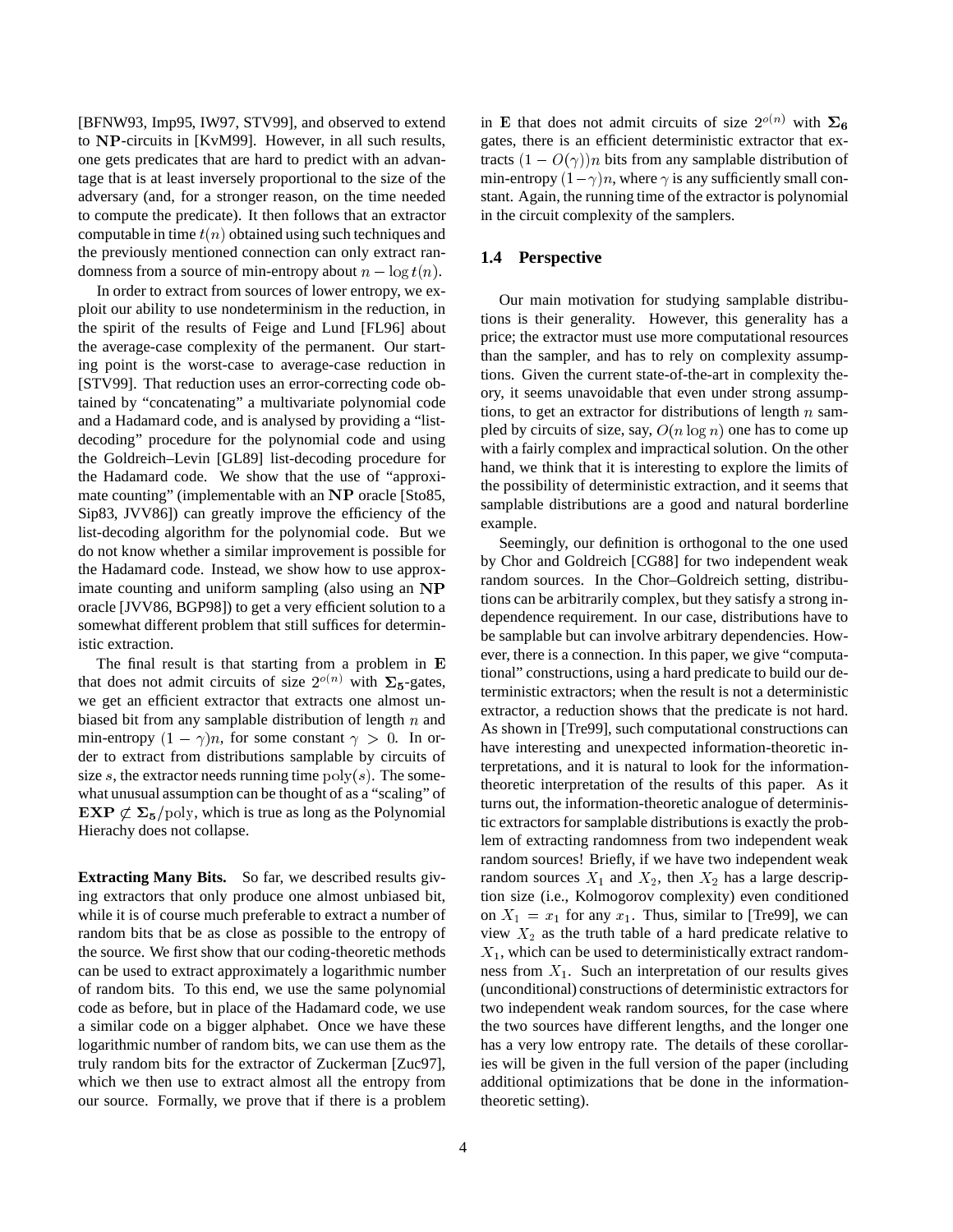Part of the purpose of this paper is to point out the need for a further development of the theory of deterministic extractors, and to invite the reader to come up with alternative definitions and constructions. We believe that it would be very good to come up with a natural and general class of distributions that admit an efficient (implementable!) deterministic extractor. Such a deterministic extractor could then be used in place of cryptographic hash functions in order to extract randomness in practice, with the advantage of having a sound motivation for its use.

One natural direction for such research would be to seek deterministic extractors for distributions which have spacebounded samplers, rather than time-bounded ones as we have. As with pseudorandom generators (cf., [Sak96]), there is hope for *unconditional* results in the space-bounded setting. The samplers considered by Blum [Blu86], namely finite-state Markov chains, can be viewed as a limited form of space-bounded of computation, but the extractors given there only work when the number of bits received from the source is much greater than the number of states in the Markov chain. A much richer class of sources would be obtained by looking at distributions on  $\{0,1\}^n$  sampled by an  $O(\log n)$ -space machine.

## **2 Preliminaries**

**Probability Distributions.** Let  $X$  and  $Y$  be probability distributions on a discrete universe  $\mathcal{U}$ . X is said have *minentropy* k if for all  $x \in \mathcal{U}$ ,  $\Pr[X = x] \leq 2^{-k}$ . It will also be convenient for us to have the following equivalent terminology. X has *density*  $\delta$  in  $\mathcal U$  if  $\max_{x \in \mathcal U} \Pr[X = x] =$  $1/(\delta \cdot U)$ . Note that if X is uniform over a subset S of U, then  $\delta$  is the density of S in U (hence the terminology). Note that a distribution has density at least  $\delta$  in  $\{0, 1\}^n$  iff it has min-entropy  $n - \log(1/\delta)$ .

The *statistical difference* between <sup>X</sup> and <sup>Y</sup> is defined to be

$$
SD(X, Y) \stackrel{\text{def}}{=} \max_{S \subset \mathcal{U}} |\Pr[X \in S] - \Pr[Y \in S]|
$$

$$
= \frac{1}{2} \cdot \sum_{x \in \mathcal{U}} |\Pr[X = x] - \Pr[Y = x]|.
$$

If  $SD(X, Y) < \varepsilon$ , we say that X and Y are  $\varepsilon$ -close. Um denotes the uniform distribution on  $\{0, 1\}^m$ . If X is a distribution on  $\{0, 1\}$ , then we call  $SD(X, U_1)$  the *bias* of X.

 $\sim$ 

We will consider probability distributions given by sampling algorithms. If A is a probabilistic algorithm (Turing machine), we write  $A(x, y)$  for the output of A on input x and random coins y.  $A(x)$  denotes the output distribution of A on input x when the coins y are chosen uniformly at random. A *probabilistic circuit* is a Boolean circuit  $C: \{0,1\}^m \times \{0,1\}^r \rightarrow \{0,1\}^n$ . For  $x \in \{0,1\}^m$ ,

we write  $C(x)$  for the distribution on  $\{0,1\}^n$  obtained by selecting y uniformly in  $\{0, 1\}^r$  and evaluating  $C(x, y)$ .

We say that a probability distribution is *samplable by size*  $s$  if there is a circuit of size  $s$  which samples from it. An ensemble  $\{X_n\}$  of probability distributions is *uniformly samplable in time*  $t(n)$  if there is a probabilistic algorithm  $\overline{A}$ such that  $A(1^n) = X_n$  for every n and the running time of A on input  $1^n$  is at most  $t(n)$ .

**Extractors.** A function EXT :  $\{0,1\}^n \times \{0,1\}^d \rightarrow$  $\{0,1\}^m$  is a  $(k,\varepsilon)$ *-extractor* if for every distribution X on  $\{0,1\}^n$  of min-entropy k,  $\text{EXT}(X, U_d)$  is  $\varepsilon$ -close to  $U_m$ .<sup>6</sup> As shown by Nisan and Zuckerman [NZ96] it is necessary to invest  $d \geq \Omega(\log(n - k) + \log 1/\varepsilon)$  truly random bits for any nontrivial extraction (i.e., when  $m \leq d - 1$  and  $k \leq n - 1$ .<sup>7</sup> In order to make extraction possible without investing any truly random bits, we restrict to samplable distributions:

**Definition 2.1** *A function*  $\text{EXT}: \{0,1\}^n \to \{0,1\}^m$  *is an*  $(k, \varepsilon)$ -deterministic extractor against circuit-size *s* if for ev*ery distribution* X on  $\{0,1\}^n$  which has min-entropy k and *is samplable by size s*,  $\text{EXT}(X)$  *is*  $\varepsilon$ *-close to*  $U_m$ *.* 

**Definition 2.2** *A family of functions*  $\{EXT_n : \{0,1\}^n \rightarrow \emptyset\}$  $\{0,1\}^{m(n)}\}\$  *is a*  $(k(n), \varepsilon(n))$ -deterministic extractor against time t(n) *if for every ensemble of distributions*  $\mathcal{X} = \{X_n\}$  such that X is uniformly samplable in time  $t(n)$  and  $X_n$  is a distribution on  $\{0,1\}^n$  of min-entropy  $k(n)$ , we have  $\text{EXT}(X_n)$  is  $\varepsilon(n)$ -close to  $U_{m(n)}$  for all *sufficiently large* <sup>n</sup>*.*

**Nondeterministic Circuits.** We denote the levels of the polynomial-time hierarchy as follows:  $\Sigma_0 = P$ ,  $\Sigma_{i+1} =$  $NP<sup>2i</sup>$ . A  $\Sigma_i$ -algorithm is an algorithm with an oracle for  $\Sigma i$ . Similarly, a  $\Sigma_i$ -circuit is a Boolean circuit which can have gates for some fixed  $\Sigma_i$ -complete problem (e.g., QBF<sub>i-1</sub>) in addition to the usual  $\wedge$ ,  $\vee$ , and  $\neg$  gates. By replacing "algorithm" or "circuit" with " $\Sigma_i$ algorithm" or " $\Sigma_i$ -circuit" in the definitions above, we can also define *probabilistic*  $\Sigma_i$ -algorithms, *probabilistic*  $\Sigma_i$ *circuits*, distributions *samplable by*  $\Sigma_i$ -*circuits of size* s,  $(k, \varepsilon)$ *-deterministic extractors against*  $\Sigma_i$ *-circuits of size s,* etc.

**Definition 2.3** *A function*  $f : \{0,1\}^n \rightarrow \{0,1\}$  *is*  $(s,\varepsilon)$ hard for  $\Sigma_i$ -circuits *if for every*  $\Sigma_i$ -circuit C *of size at most* <sup>s</sup>*, we have*

$$
\Pr[f(x) = C(x)] \le 1/2 + \varepsilon/2
$$

<sup>&</sup>lt;sup>6</sup>This definition of extractor, taken from [NT99], is weaker than the original definition proposed in [NZ96] (which requires that the <sup>d</sup>-bit seed be explicitly included in the output). But this definition suffices for most applications of extractors.

<sup>&</sup>lt;sup>7</sup>Better (and tight) bounds on  $d$  can be found in [RT97].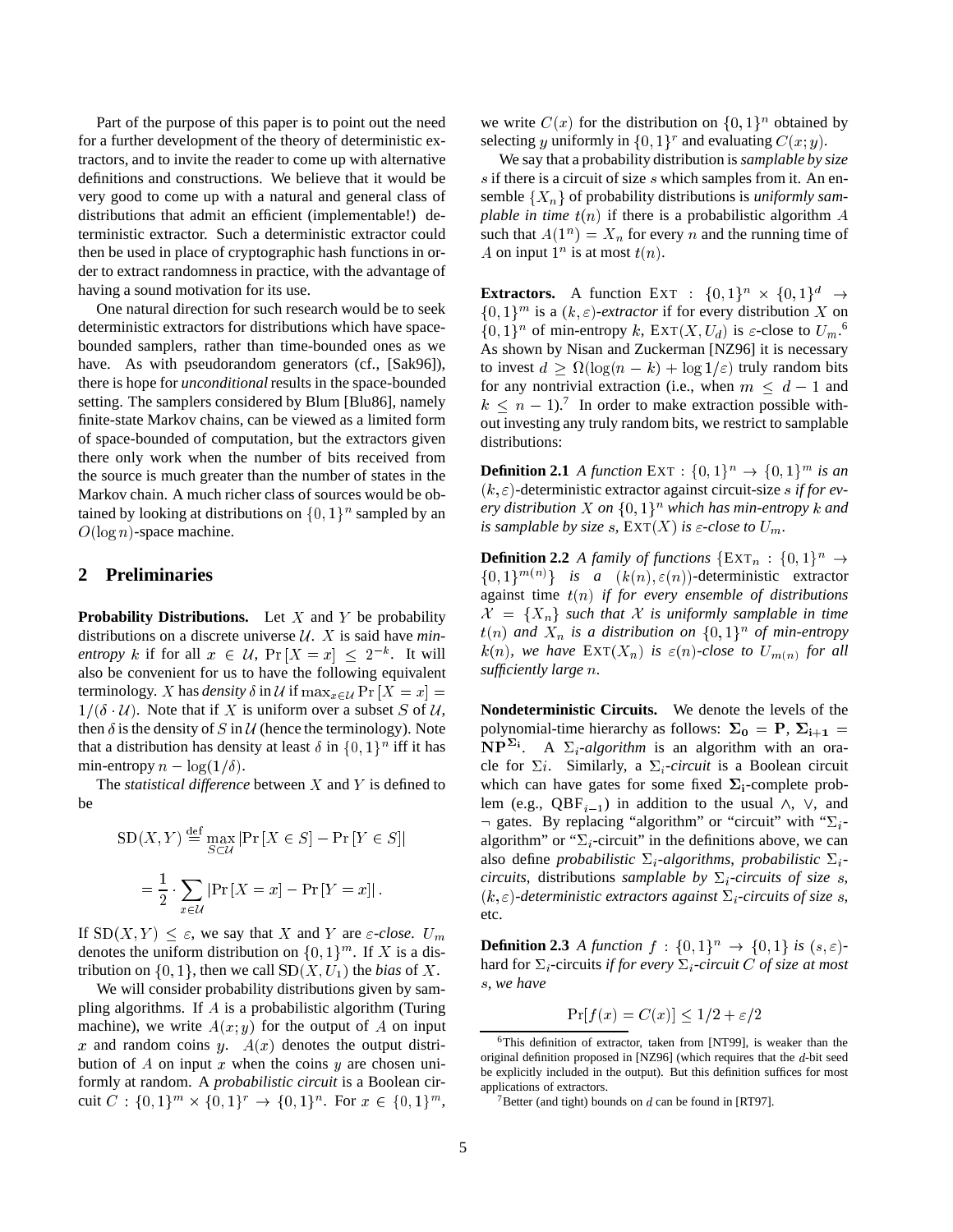#### **3 Nonuniform Extractors & Negative Results**

**Proposition 3.1** *For every s*, *n*,  $k \leq n$ , and  $\varepsilon$ , there ex*ists an*  $(k, \varepsilon)$ -extractor  $\text{EXT}: \{0, 1\}^n \to \{0, 1\}^m$  against *circuit-size s, with*  $m = k - 2 \log(1/\varepsilon) - O(\log s)$ *. Moreover,* EXT *can be computed by a circuit of size*  $poly(s, n)$ *.* 

The proof, that will appear in the full version of this paper, is based on a version of the Leftover Hash Lemma for <sup>t</sup>-wise independent functions that shows that there is an  $\exp(-\Omega(t))$  probability that a function picked from the family is not a good extractor for a fixed weak random source. (The standard Leftover Hash Lemma for pairwise independent families [ILL89] does not give a high enough success probability for our purposes.) A union bound then shows that with high probability over the choice of the function from the family, it is simultaneously a good deterministic extractors for all weak random sources having small samplers.

Note that in Proposition 3.1, the extractor has a higher circuit complexity than the samplers from which it extracts. This is necessary, even if we only want to extract one bit from a distribution of min-entropy  $n - 1$ :

**Proposition 3.2** *There is a constant c such that no function* EXT :  $\{0,1\}$ <sup>n</sup>  $\rightarrow \{0,1\}$  *computable by a circuit of size* s *is a*  $(n-1, 1/5)$ -deterministic extractor against circuit size  $c\cdot s.^8$ 

**Proof:** Without loss of generality, we may assume that  $\text{EXT}(x) = 1$  for at least half of its inputs. Consider the distribution  $X$  sampled by the following algorithm:

- 1. Select x uniformly in  $\{0, 1\}^n$ .
- 2. If  $\text{EXT}(x) = 1$ , output x. Otherwise, output a uniformly selected  $x' \in \{0, 1\}^n$ .

It is easy to see that X has min-entropy  $n - 1$  and is samplable by size  $O(s)$ . Moreover,  $\text{Ext}(X) = 1$  with probability at least  $3/4$ .

In subsequent sections, we aim to construct deterministic extractors that are efficiently computable by *uniform* algorithms. The following two corollaries show that such extractors imply separations between deterministic complexity classes and nonuniform or probabilistic ones. Since such separations are beyond the current state-of-the-art in complexity theory, our constructions should (and will) be based on complexity-theoretic assumptions.

**Corollary 3.3** *Suppose*  $\{EXT_n : \{0,1\}^n \to \{0,1\}\}\$ is *a family of functions computable in time* t(n) *such that,*

*for every n*,  $\operatorname{EXT}_n$  *is an*  $(n-1,1/5)$ *-deterministic extractor against circuit-size* s(n)*. Then there is a language in* **DTIME** $(t(n))$  of circuit complexity at least  $\Omega(s(n))$ .

**Proof:** Let  $L = \{x \in \{0, 1\}^* : \text{EXT}_{|x|}(x) = 1\}$ . Proposition 3.2 implies that this language has circuit complexity at least  $s(n)/c$ .

A similar argument holds in the uniform setting:

**Corollary 3.4** *Suppose*  $\{EXT_n : \{0,1\}^n \to \{0,1\}\}\$ *is family of functions computable in time*  $t(n)$  *and is an*  $(n - 1, 1/5)$ -deterministic extractor against time  $t'(n)$ . Then there is a language in  $\mathbf{DTIME}(t(n)) \setminus$  $\mathbf{BPTIME}(\Omega(t'(n)).$ 

#### **4 Extractors from Average-Case Hardness**

The following lemma relates the average-case complexity of a Boolean function to its extraction property.

**Lemma 4.1** *Let*  $f : \{0,1\}^n \rightarrow \{0,1\}$  *be*  $(s,\varepsilon)$ *-hard for*  $\Sigma_1$ -circuits. Let X be a flat distribution on  $\{0,1\}^n$  of min*entropy*  $n - \Delta$  *samplable by a circuit of size*  $s - O(n)$ *. Then*  $f(X)$  is  $2^{\Delta}$   $\varepsilon$ -close to uniform.

The (omitted) proof of Lemma 4.1 follows the intuition outlined in the introduction: If there were a samplable distribution  $X$  of high min-entropy on which  $f$  were biased towards 1, then a  $\Sigma_1$ -circuit could obtain an advantage in computing f on a random input x by testing whether x were in the support of  $X$ .

In the standard information-theoretic setting, if a function extracts randomness out of every flat distribution of min-entropy  $k$ , then it follows that it also extracts randomness out of any (not necessarily flat) distribution of minentropy  $k$  (cf., [CG88]). This is due to the fact that any distribution of min-entropy  $k$  is a convex combination of flat distributions of min-entropy  $k$ . In our framework, it is no more true (or at least no longer clear) that any *samplable* distribution of min-entropy  $k$  is a convex combination of flat *samplable* distributions of min-entropy k. So we need an additional technical step in order to remove the flatness requirement.

Before continuing, let us pause for a moment to consider the nondeterministic complexity assumption that we made in the above lemma, and discuss its strength. As seen in the previous section, it is necessary to make a complexity assumption in order to construct uniform deterministic extractors. However, it is not natural that the assumption should be about nondeterministic hardness, and it would be more appealing to have a construction based on standard average-case hardness. Even though we do not know whether nondeterministic hardness assumptions are *necessary* to construct deterministic extractors, we can argue that

<sup>&</sup>lt;sup>8</sup>The constant of  $1/5$  can be replaced by any constant less than 1, at the price of increasing  $c$ .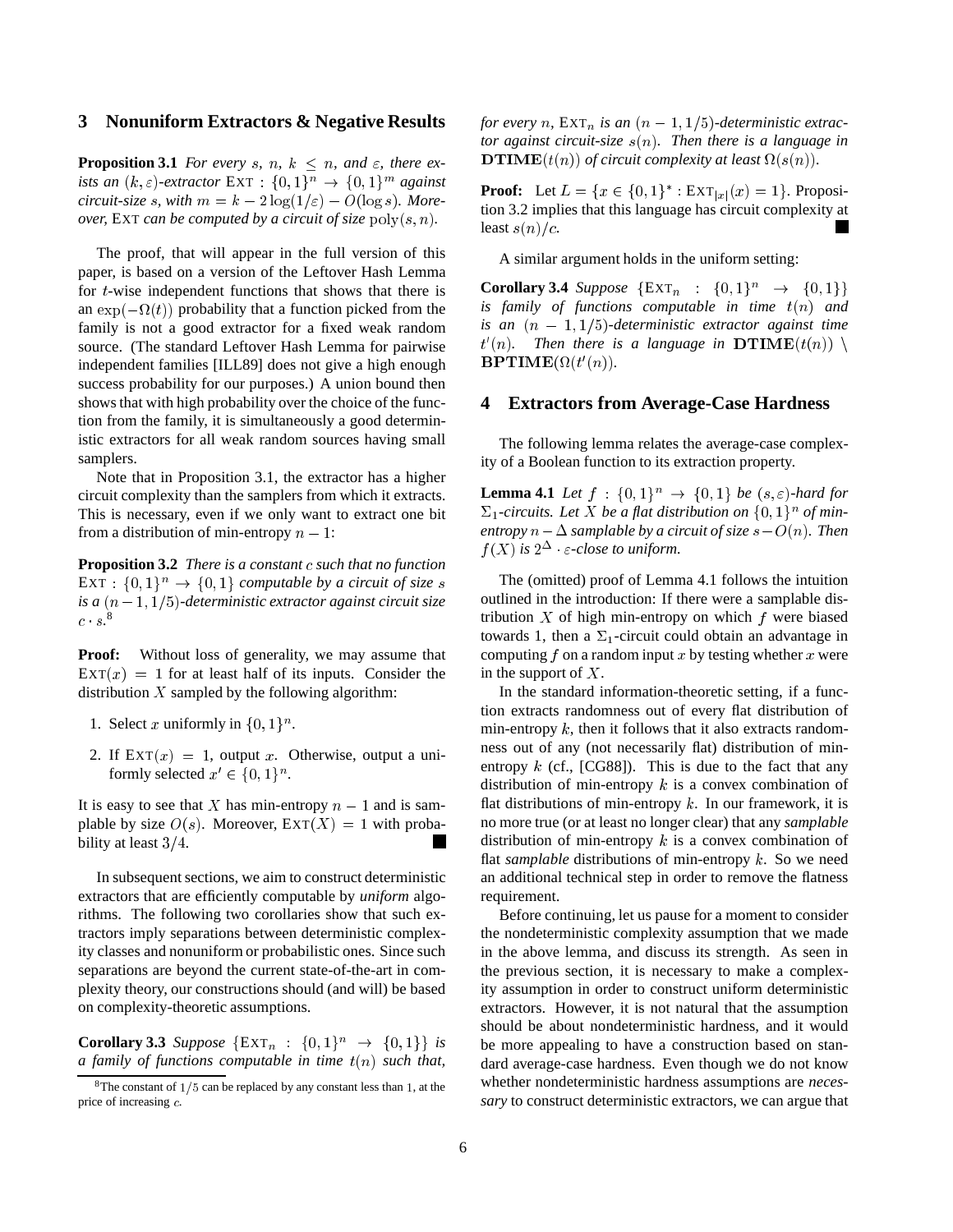standard hardness is not sufficient. Let  $\pi$  be a one-way permutation, and let B be a hard-core predicate for  $\pi$ : then  $f(x) = B(\pi^{-1}(x))$  is a hard-on-average function; however, it is not an extractor because it is easy to sample from the conditional distribution of x such that  $f(x) = 0$  (and this distribution has min-entropy  $n - 1$ ). We can conclude that, if one-way permutations exist, it's not possible to prove that every hard-on-average predicate is a deterministic extractor against small samplers.

Now we proceed to relate nondeterministic hardness to deterministic extraction for samplable distributions that are not necessarily flat. Now, when trying to compute  $f(x)$ , it will no longer suffice to test whether an input  $x$  is merely in the range of a distribution X on which  $f$  is biased. Instead, we will guess the value  $f(x)$  randomly, with a bias that depends on (an approximation to) the probability mass of x under X. This can be accomplished by a  $\Sigma_1$ -circuit because approximate counting can be can be performed with an NP oracle [Sip83, Sto85, JVV86].

**Lemma 4.2** *Let*  $f : \{0,1\}^n \rightarrow \{0,1\}$  *be*  $(s,\varepsilon)$ *-hard for*  $\Sigma_1$ -circuits. Then, for every  $\Delta \leq n$ , f is a  $(n-\Delta, 2^{\Delta+1}, \varepsilon)$  $\alpha$ *extractor against circuit-size*  $(2^{\Delta} \epsilon s)^{\Omega(1)}$ .

We remark that Lemma 4.2 generalizes to give deterministic extractors which extract several bits from nonboolean functions which are sufficiently hard-on-average for  $\Sigma_1$ circuits.

## **5 Extractors from Worst-Case Hardness**

In the previous section, we saw that the property of a function being a deterministic extractor is in some sense a generalization of a function being hard to compute on average. In this section, we show how to construct deterministic extractors from functions that are hard to compute in the *worst case*. To do this, we follow the usual paradigm for transforming a worst-case hard function  $f$  to an averagecase hard function  $f$ : we take  $f$  to be an encoding of  $f$ in an appropriate error-correcting code [BFNW93, STV99]. To prove the correctness of such a construction, one typically argues that given any small circuit  $C$  which computes  $f$  on average, i.e. has some advantage  $\delta$  over "random guessing", one can can use a decoding algorithm for the error-correcting code to build another small circuit  $C'$ which computes f everywhere, contradicting the worst-case hardness of  $f$ . However, existing results of this form will not yield the results we desire. The reason is that these decoding procedures typically produce a  $C'$  of size polynomial in  $1/\delta$ , whereas we are interested in values of  $1/\delta$  that are much larger than the hardness of  $f$ . (If we are extracting from a source of min-entropy  $k, \delta$  will be comparable to  $1/2^{n-k}$ , whereas the circuit complexity of f will be at most

the running time of the extractor, which we would like to be  $\operatorname{poly}(n)$ .)

In the spirit of the results of Feige and Lund [FL96] about the average-case complexity of the permanent, we overcome this difficulty by exploiting *nondeterminism* in our reduction. Specifically, by augmenting the polynomial reconstruction algorithm given in [STV99] with nondeterminism, we obtain the following result:

**Lemma 5.1** *Let* <sup>F</sup> *be a finite field (with some fixed, efficient representation), and let*  $p : \mathbb{F}^t \to \mathbb{F}$  *be a polynomial of total degree at most d. If there is a*  $\Sigma_i$ -circuit C which *computes* p *correctly on at least a*  $\delta = c \sqrt{d/|\mathbb{F}|}$  *fraction of points (where is a universal constant), then there is a*  $\Sigma_{i+2}$ -circuit C' of size poly( $|C|, d$ ) which computes p cor*rectly everywhere.*<sup>9</sup>

**Proof sketch:** It is shown in [STV99] that there exists a point  $z \in \mathbb{F}^m$  such that for at least a 15/16 fraction of lines  $\ell$  through z,

- 1.  $p|_{\ell}$  and  $C|_{\ell}$  agree on at least a  $\delta/2$  fraction of points on  $\ell$ .
- 2. There does not exist any degree d polynomial  $h : \ell \rightarrow$ F other than  $p|_{\ell}$  which agrees with  $C|_{\ell}$  in at least a  $\delta/4$ fraction of points on  $\ell$  and  $h(z) = p(z)$ .

Fix such a z, and consider the following procedure, which attempts to compute p at  $x \in \mathbb{F}^m$ :

- 1. Let  $\ell$  be the line through x and z.
- 2. Nondeterministically guess a polynomial  $h : \ell \to \mathbb{F}$ .
- 3. Verify that h agrees with C on approximately a  $\delta/2$ fraction of points on  $\ell$  and  $h(z) = p(z)$ . If so, output  $h(x)$ . Otherwise, reject h.

This procedure can be implemented efficiently using nonuniformity (to hardwire z,  $p(z)$ , and C) and two levels of nondeterminism (one to guess  $h$  and one to perform approximate counting [Sip83, Sto85, JVV86]). Thus, we obtain a  $\Sigma_{i+2}$ -circuit computing p in at least a 15/16 fraction of points, which can be converted into one which computes p everywhere via the "self-corrector" of [GLR+91].  $\Box$ 

This lemma implies that if we start with a function  $f$ which is worst-case hard for  $\Sigma_3$ -circuits and encode it as a low-degree polynomial, we obtain a function  $f$  which is very hard on average for  $\Sigma_1$ -circuits, as desired. However, there is still a problem. While  $\delta = c \sqrt{d/|\mathbb{F}|}$  is very small, it is still a substantial *relative* advantage over random guessing, which would give success probability  $1/|\mathbb{F}|$ .

<sup>&</sup>lt;sup>9</sup>The size of C' does not explicitly refer to  $log |F|$  and t because the size of C is at least the length of its input, which is  $t \log |F|$ .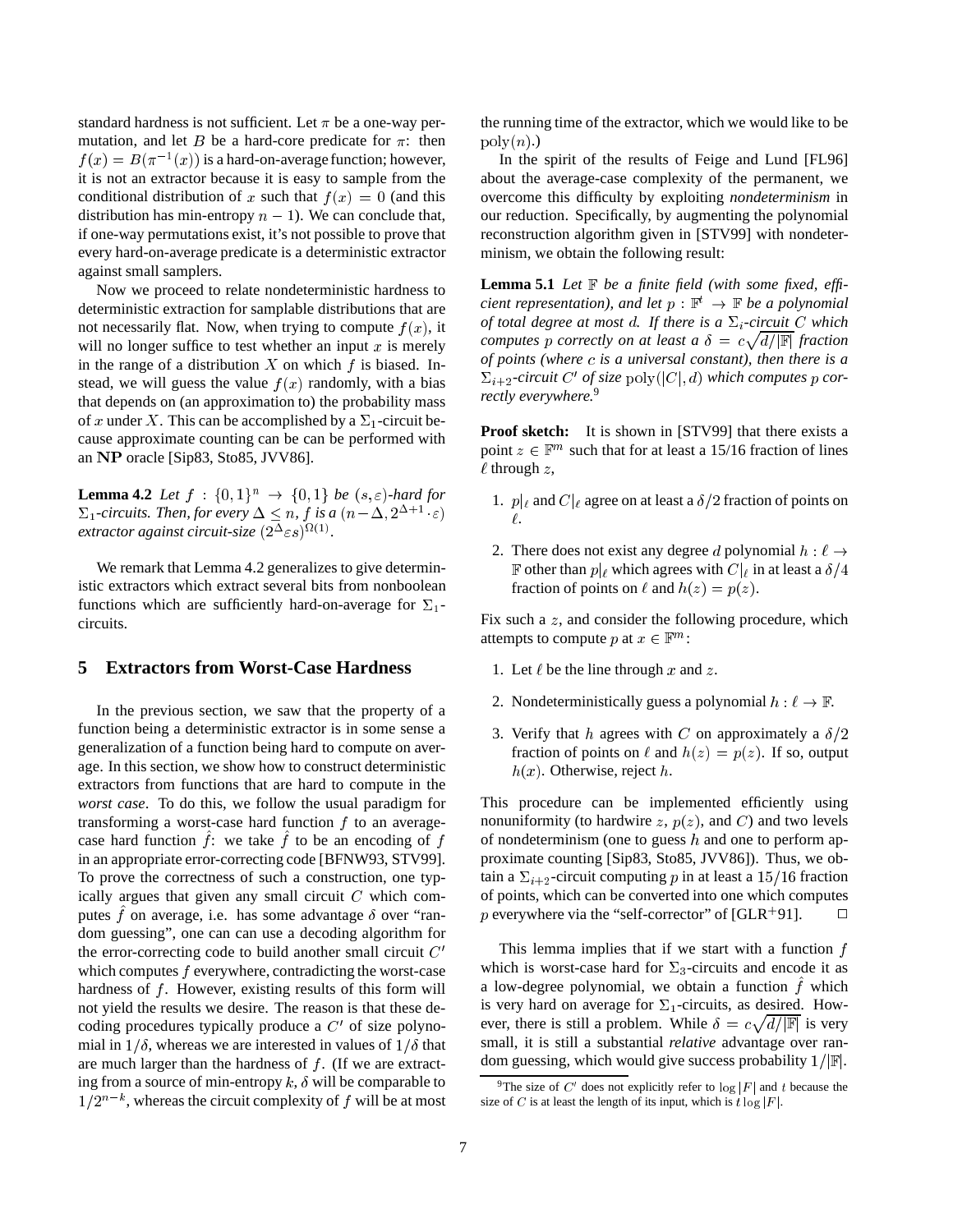The usual method for getting around this difficulty, is to "concatenate" the polynomial encoding with an "inner" encoding whose output lies in a much smaller alphabet (e.g.,  $\{0, 1\}$ ). By combining the decoding procedure for the polynomial encoding with an analogous one for the inner code, one proves that no small circuit can compute the new function in a  $1/2 + \delta'$  fraction of points. Unfortunately, we know of no such inner code where we do not incur the  $poly(1/\delta')$ blow-up in decoding that we hoped to avoid, even if we use nondeterminism.

To solve this problem, we exploit the fact that what we need for deterministic extraction is weaker than standard average-case hardness, and it turns out that the most commonly used inner code has the properties we need. For  $w \in \{0,1\}^n$ , the *Hadamard encoding* of w is the function  $\text{Had}_{w} : \{0,1\}^{n} \rightarrow \{0,1\}$  obtained by setting  $\text{Had}_{w}(x)$ to be the mod-2 inner product of  $w$  and  $x$ . The following lemma lists the only property of this code that we will use (aside from the fact that, given x and w,  $\text{Had}_{w}(x)$  can be computed in time  $poly(n)$ ).

**Lemma 5.2** *Let X be any distribution on*  $\{0, 1\}^n$  *of density*  $\delta$  and let  $\varepsilon > 0$ . Then

$$
\#\{w: \text{Had}_{w}(X) \text{ has bias at least } \varepsilon\} \leq \frac{1}{\delta \cdot \varepsilon^{2}}.
$$

Forms of Lemma 5.2 have been proven by Lindsey, Alon [Alo86], and Chor and Goldreich [CG88]. In the full version of our paper, we give a direct proof.

Although Lemma 5.2 does not explicitly give an efficient decoding algorithm, we can easily obtain one using nondeterminism:

**Lemma 5.3** *For every fixed i, there is a probabilistic*  $\Sigma_{i+2}$ *algorithm* HadDe
odei *with the following property: Let* C *be a probabilistic*  $\Sigma_i$ -circuit which samples a distribution  $X$  on  $\{0,1\}^n$  of density  $\delta$  and let  $w \in \{0,1\}^n$  be such *that*  $\text{Had}_{w}(X)$  *has bias at least*  $\varepsilon$ . *Then*  $\text{HadDecode}_{i}(C, \varepsilon)$ *runs in time*  $poly(|C|, 1/\varepsilon)$  *and outputs* w *with probability*  $\Omega(\delta \cdot \varepsilon^2).$ 

The key point is that although the success probability of the decoding procedure depends on  $\delta$ , the running time does not.

**Proof sketch:** With one level of nondeterminism, approximate counting [Sip83, Sto85, JVV86] can be used to distinguish those v such that  $\text{Had}_{v}(X)$  has bias at least  $\varepsilon$  from those such that  $\text{Had}_{v}(X)$  has bias at most  $\varepsilon/2$ . With one more level of nondeterminism, we can use [JVV86, BGP98] to uniformly sample from the set of v that pass this test.  $\Box$ 

To obtain deterministic extractors, we combine the polynomial encoding and Hadamard code via the standard "con-

catenation" technique. Let  $\mathbb{F} = GF(2^q)$ , <sup>10</sup> and for a function  $p : \mathbb{F}^t \to \mathbb{F}$ , define the *Hadamard encoding* of p to be the function  $p'$ :  $\mathbb{F}^t \times \{0,1\}^q \to \{0,1\}$  defined by  $p'(x, y) = \text{Had}_{p(x)}(y)$ , where we view  $p(x) \in \mathbb{F}$  as a an element of  $\{0, 1\}^q$ .

By combining the decoding procedures of Lemmas 5.1 and 5.3, we obtain the following procedure for decoding the concatenated code.

**Theorem 5.4** *Let*  $\mathbb{F} = \text{GF}(2^q)$ *, let*  $p : \mathbb{F}^t \to \mathbb{F}$  *be a polynomial of degree at most d, and let*  $p' : \mathbb{F}^t \times \{0,1\}^q \rightarrow \{0,1\}$ *be its Hadamard encoding. Suppose there is a distribution* X on  $\mathbb{F}^t \times \{0,1\}^q$  which is of density  $\delta$  and is samplable *by size s such that*  $p'(X)$  *has bias*  $\varepsilon$ *. Then there is a*  $\Sigma_5$ *circuit*<sup>11</sup> of size  $poly(s, d, 1/\varepsilon)$  *which computes* p' every*where, provided that*

$$
\delta^2 \cdot \varepsilon^4 \geq c \sqrt{\frac{d}{|\mathbb{F}|}}
$$

;

*where is a universal constant.*

**Proof sketch:** For every  $x \in \mathbb{F}^t$ , let  $X^x$  denote the conditional distribution on  $\{0,1\}^q$  induced by conditioning the first component of X to be x. From the fact that  $p'(X)$ has bias  $\varepsilon$ , it follows that for at least an  $\Omega(\delta \varepsilon)$  fraction of  $x \in \mathbb{F}^t$ ,  $X^x$  has density  $\Omega(\delta \varepsilon)$  in  $\{0, 1\}^q$  and  $p'(x, X^x)$  has bias  $\Omega(\varepsilon)$ . Each  $X^x$  is samplable by a  $\Sigma_1$ -circuit, so using Lemma 5.3 we obtain a  $\Sigma_3$ -circuit computing p on at least a  $\Omega(\delta \varepsilon) \cdot \Omega(\delta \varepsilon)$   $\varepsilon^2$  fraction of points. The theorem now follows from Lemma 5.1.  $\Box$ 

This immediately gives us a construction of deterministic extractors from Boolean functions that are worst-case hard for  $\Sigma_5$ -circuits.

**Theorem 5.5** *If there is a problem in*  $E$ **DTIME** $(2^{O(n)})$  which has  $\Sigma_5$ -circuit complexity  $2^{\Omega(n)}$ *for all n, then there is a constant*  $\gamma > 0$  *such that for all n and s satisfying*  $n \leq s \leq 2^{\gamma n}$ *, there is a*  $((1 - \gamma)n, 1/s)$ *deterministic extractor*  $\text{EXT}_{n,s} : \{0,1\}^n \to \{0,1\}$  *against circuit-size s such that*  $EXT_{n,s}$  *is computable in time*  $poly(s)$ .

**Proof sketch:** Let  $f : \{0,1\}^{\ell} \rightarrow \{0,1\}$  be a function computable in time  $2^{O(\ell)}$  with  $\Sigma_5$ -circuit complexity  $2^{\Omega(\ell)}$ . Our extractor will be the Hadamard encoding of an appropriate polynomial  $p : \mathbb{F}^t \to \mathbb{F}$  extending f. We can set the parameters so that d, s, and  $1/\varepsilon$  are each  $2^{\Omega(\ell)}$ ,  $\mathbb{F}$  is anywhere

 $10$ The restriction to fields of characteristic 2 is inessential and only done to make passing between field elements and strings over  $\{0, 1\}$  cleaner.

<sup>11</sup>By "sharing" some of the nondeterminism at different levels of the reduction, the number of levels of nondeterminism introduced can be reduced a bit. For the sake of modularity in the exposition, we have chosen not to optimize this parameter.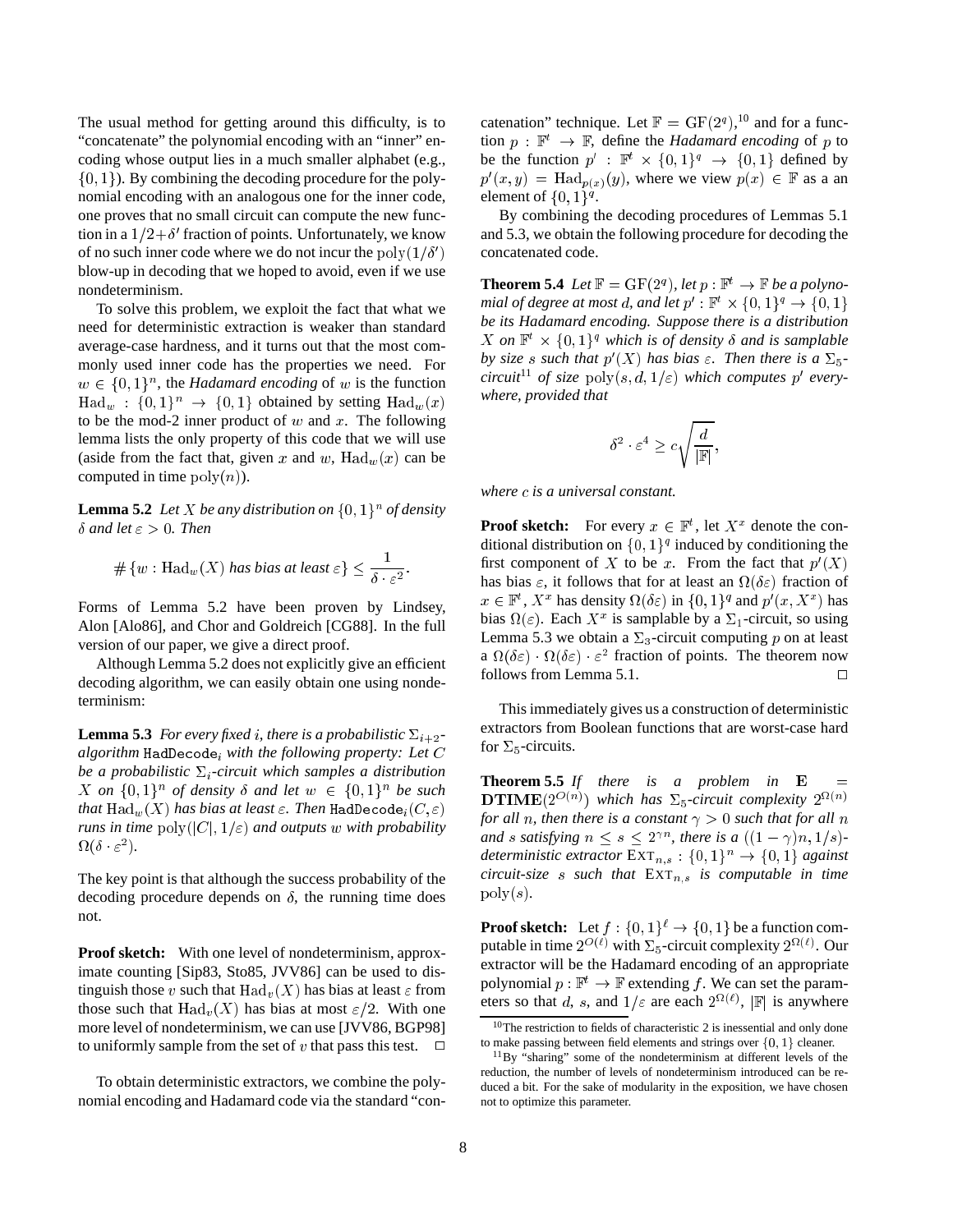between  $d^2$  and  $\exp(2^{\Omega(\ell)}), \delta = 1/\mathbb{F}^{\Omega(1)}$ , and  $t = O(1)$ , while  $\delta^2 \cdot \varepsilon^4 \geq c \sqrt{d/|\mathbb{F}|}$  and the conclusion of Theorem 5.4 produces a circuit of size smaller than the circuit complexity of  $f$ . This implies that  $p'$  extracts on bit from any distribution on  $\mathbb{F}^t$  of density  $\delta$  (which is samplable by size s). Now note that the input length of p' is  $n = t \log |F|$ , and it extracts one bit from from samplable distributions of minentropy  $n - \log(1/\delta) = (1 - \Omega(1))n$ . Furthermore, the extractor can be computed in time  $2^{O(\ell)} = \text{poly}(s)$ .

### **6 Extracting Many Bits**

We begin by describing the replacement for the Hadamard code which will enable us to extract a logarithmic number of bits. The construction we use is the "hard-core function" of Goldreich and Levin [GL89]. For  $y \in \{0,1\}^{n+m}$ , define  $HCF_y : \{0,1\}^n \to \{0,1\}^m$ by  $\text{HCF}_y(x) = \text{HCF}_y^1(x) \text{HCF}_y^2(x) \cdots \text{HCF}_y^m(x),$ where  $HCF_u^i(x)$  is the mod-2 inner product of x and  $y_i y_{i+1} \cdots y_{i+n-1}.$ 

Analogous to Lemma 5.2, the only property of HCF is the following.

**Lemma 6.1** *Let X be a distribution over*  $\{0,1\}$ <sup>*n*</sup> *of density*  $\delta$ . Then the number of strings  $y \in \{0,1\}^{n+m}$  such that  $\exists a \in \{0,1\}^m \Pr[\mathbf{C}(X,y) = a] > 2^{-m} + \varepsilon$ . is at most  $2^{2m}/\delta \varepsilon^2$ .

The (omitted) proof of this lemma proceeds via a reduction to Lemma 5.2, using Vazirani's XOR Lemma [Vaz84] and the linearity of the inner-product operation.

Following the same line of reasoning as in Section 4, we obtain the following extractors which extract logarithmically many bits:

**Theorem 6.2** *If there is a problem in*  $E$ **DTIME** $(2^{O(n)})$  which has  $\Sigma_5$ -circuit complexity  $2^{\Omega(n)}$ *for all n, then there is a constant*  $\gamma > 0$  *such that for all n and s satisfying*  $n \leq s \leq 2^{\gamma n}$ *, there is a*  $((1 - \gamma)n, 1/s)$ *deterministic extractor*  $\operatorname{EXT}_{n,s} : \{0,1\}^n \to \{0,1\}^{\log s}$ *against circuit size s such that*  $\text{EXT}_{n,s}$  *is computable in time*  $\text{poly}(s)$ .

Now, to extract more than a logarithmic number of bits, we use a simple observation about high min-entropy sources from [GW97]: If we partition a high min-entropy source into a prefix and suffix, then these two part each contain a lot of "independent randomness". More precisely, if  $X = (X_1, X_2)$  is of length  $n = n_1 + n_2$  (where  $n_i$  is the length of  $X_i$ ) and has min-entropy  $n - \Delta$ , then  $X_1$  has min-entropy  $n_1 - \Delta$ , and even conditioned on (most values of)  $X_1$ ,  $X_2$  has min-entropy  $n_2 - \Delta$ . Thus, if X is samplable, we can use the extractor of Theorem 6.2 to deterministically extract logarithmically many bits from  $X_2$ 

that are (almost) uniform and independent of  $X_1$ . These bits can then be used as a seed for a standard extractor, such as the one of Zuckerman [Zuc97], to extract lots of randomness from  $X_1$ . (The extractors in [Zuc97] are very good for sources whose min-entropy is at least a constant fraction of their length; they use a logarithmic-length seed and extract a large constant fraction of the randomness from the source.) One small subtlety in this argument is that we need the conditional distribution of  $X_2$  given  $X_1$  to be samplable, which does not follow from the samplability of  $X$ . This conditional distribution is, however, samplable with an NP oracle, so we just have to move everything one level higher in the hierarchy.

Putting these ideas together, we obtain:

**Theorem 6.3** *If there is a problem in*  $E =$  $DTIME(2^{O(n)})$  which has  $\Sigma_6$ -circuit complexity  $2^{\Omega(n)}$  for all *n*, then for every sufficiently small constant  $\gamma$  and for every *s*, there is a  $((1 - \gamma)n, 1/n)$ -extractor  $\text{EXT}_{n,s,\gamma}: \{0,1\}^n \to \{0,1\}^m$  against circuit size *s* where  $m = (1 - O(\gamma))n$ . EXT *is computable in time* poly(*s*), where the exponent of the polynomial depends on  $\gamma$ .

**Acknowledgments** We thank Avi Wigderson and Oded Goldreich for helpful discussions; Yevgeniy Dodis for pointers to previous work; and Oded Goldreich, David Zuckerman, and the anonymous referees for comments on the presentation.

## **References**

- [Alo86] N. Alon. Eigenvalues, geometric expanders, sorting in rounds, and Ramsey theory. *Combinatorica*, 6(3):207–219, 1986.
- [AK97] V. Arvind and J. Köbler. On resource-bounded measure and pseudorandomness. In *Proceedings of the 17th Conference on Foundations of Software Technology and Theoretical Computer Science*, pages 235– 249. LNCS 1346, Springer-Verlag, 1997.
- [BFNW93] László Babai, Lance Fortnow, Noam Nisan, and Avi Wigderson. BPP has subexponential time simulations unless EXPTIME has publishable proofs. *Computational Complexity*, 3(4):307–318, 1993.
- [BGP98] Mihir Bellare, Oded Goldreich, and Erez Petrank. Uniform generation of NP-witnesses using an NPoracle. Technical Report TR98-032, Electronic Colloquium on Computational Complexity, June 1998. To appear in *Information and Computation*.
- [BCGL92] S. Ben-David, B. Chor, O. Goldreich, and M. Luby. On the theory of average-case complexity. *J. of Computer and System Sciences*, 44(2):193–219, 1992.
- [BL90] Michael Ben-Or and Nathan Linial. Collective coinflipping. In Silvio Micali, editor, *Randomness and*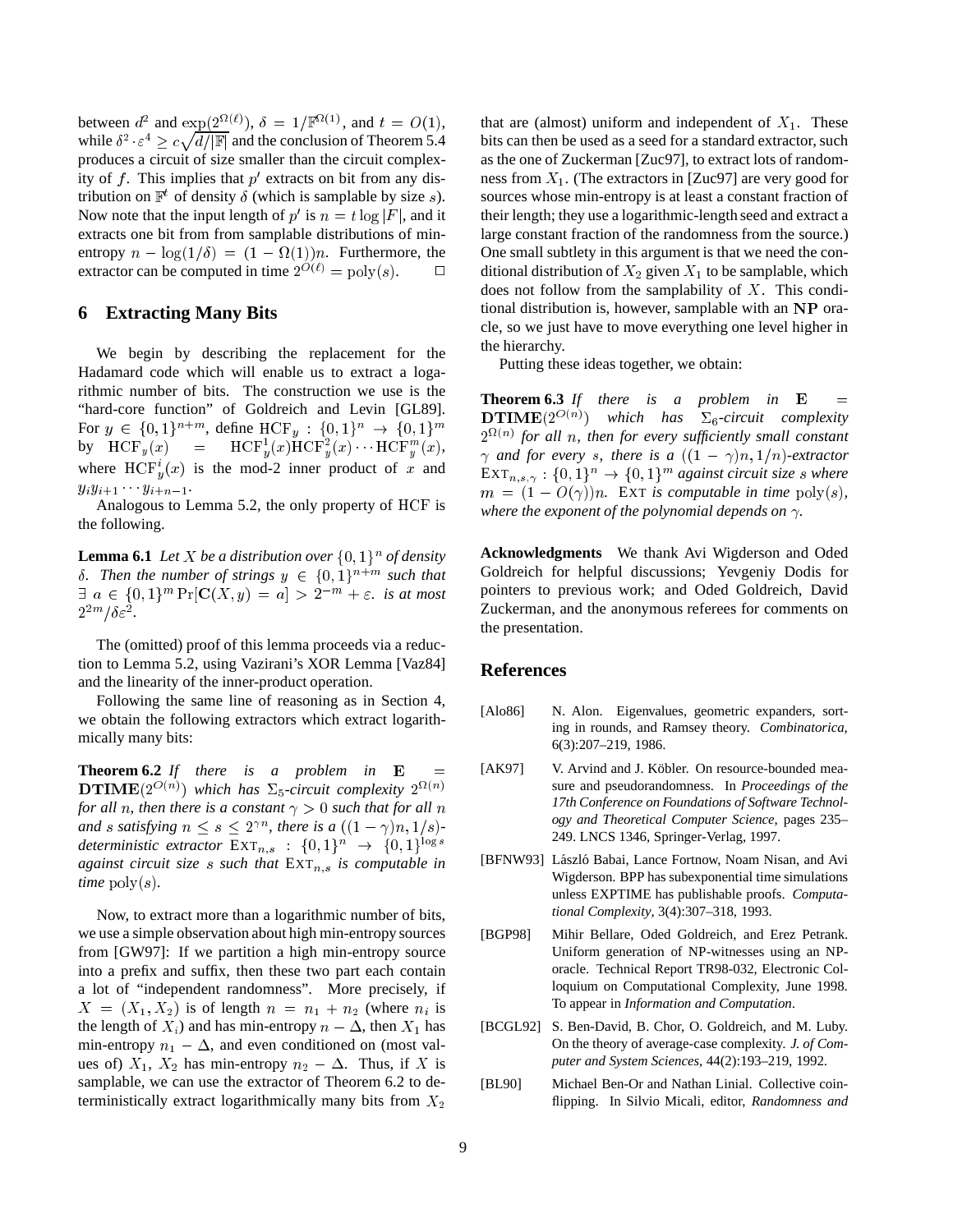*Computation*, pages 91–115. Academic Press, New York, 1990.

- [BBR88] Charles H. Bennett, Gilles Brassard, and Jean-Marc Robert. Privacy amplification by public discussion. *SIAM J. on Computing*, 17(2):210–229, April 1988.
- [Blu86] M. Blum. Independent unbiased coin flips from a correlated biased source—a finite state Markov chain. *Combinatorica*, 6(2):97–108, 1986. Theory of computing (Singer Island, Fla., 1984).
- [CDH<sup>+</sup> 00] Ran Canetti, Yevgeniy Dodis, Shai Halevi, Eyal Kushilevitz, and Amit Sahai. Exposure-resilient functions and all-or-nothing transforms. In Bart Preneel, editor, *Advances in Cryptology—EUROCRYPT 00*, Lecture Notes in Computer Science. Springer-Verlag, 14–18 May 2000.
- [CG88] Benny Chor and Oded Goldreich. Unbiased bits from sources of weak randomness and probabilistic communication complexity. *SIAM J. on Computing*, 17(2):230–261, April 1988.
- [CGH<sup>+</sup> 85] Benny Chor, Oded Goldreich, Johan Hastad, Joel Friedman, Steven Rudich, and Roman Smolensky. The bit extraction problem or t-resilient functions (preliminary version). In *26th Annual Symposium on Foundations of Computer Science*, pages 396–407, Portland, Oregon, 21–23 October 1985. IEEE.
- [CW89] Aviad Cohen and Avi Wigderson. Dispersers, deterministic amplification, and weak random sources (extended abstract). In *30th Annual Symposium on Foundations of Computer Science*, pages 14–19, Research Triangle Park, North Carolina, 30 October–1 November 1989. IEEE.
- [DSS00] Yevgeniy Dodis, Amit Sahai, and Adam Smith. Optimal lower bound for perfect all-or-nothing transforms. In preparation, April 2000.
- [Eli72] P. Elias. The efficient construction of an umbiased random sequence. *Annals of Math. Stat.*, 42(3):865– 870, 1972.
- [FL96] Uriel Feige and Carsten Lund. On the hardness of computing the permanent of random matrices. *Computational Complexity*, 6(2):101–132, 1996.
- [FLP85] Michael J. Fischer, Nancy A. Lynch, and Michael S. Paterson. Impossibility of distributed consensus with one faulty process. *J. Assoc. Comput. Mach.*, 32(2):374–382, 1985.
- [GLR<sup>+</sup> 91] Peter Gemmell, Richard Lipton, Ronitt Rubinfeld, Madhu Sudan, and Avi Wigderson. Selftesting/correcting for polynomials and for approximate functions. In *Proceedings of the Twenty Third Annual ACM Symposium on Theory of Computing*, pages 32–42, New Orleans, Louisiana, 6–8 May 1991.
- [GL89] Oded Goldreich and Leonid A. Levin. A hard-core predicate for all one-way functions. In *Proceedings of the Twenty First Annual ACM Symposium on Theory*

*of Computing*, pages 25–32, Seattle, Washington, 15– 17 May 1989.

- [GW97] Oded Goldreich and Avi Wigderson. Tiny families of functions with random properties: A quality-size trade-off for hashing. *Random Structures & Algorithms*, 11(4):315–343, 1997.
- [GM84] Shafi Goldwasser and Silvio Micali. Probabilistic encryption. *Journal of Computer and System Sciences*, 28(2):270–299, April 1984.
- [IL90] R. Impagliazzo and L. Levin. No better ways to generate hard NP instances than picking uniformly at random. In *Proceedings of the 31st IEE Simposium on Foundations of Computer Science*, pages 812–821, 1990.
- [Imp95] Russell Impagliazzo. Hard-core distributions for somewhat hard problems. In *36th Annual Symposium on Foundations of Computer Science*, pages 538–545, Milwaukee, Wisconsin, 23–25 October 1995. IEEE.
- [ILL89] Russell Impagliazzo, Leonid A. Levin, and Michael Luby. Pseudo-random generation from one-way functions (extended abstracts). In *Proceedings of the Twenty First Annual ACM Symposium on Theory of Computing*, pages 12–24, Seattle, Washington, 15– 17 May 1989.
- [IW97] Russell Impagliazzo and Avi Wigderson.  $P = BPP$ if  $E$  requires exponential circuits: Derandomizing the XOR lemma. In *Proceedings of the Twenty-Ninth Annual ACM Symposium on Theory of Computing*, pages 220–229, El Paso, Texas, 4–6 May 1997.
- [IW98] Russell Impagliazzo and Avi Wigderson. Randomness vs. time: De-randomization under a uniform assumption. In *36th Annual Symposium on Foundations of Computer Science*, Palo Alto, CA, November 8–11 1998. IEEE.
- [JVV86] Marc R. Jerrum, Leslie G. Valiant, and Vijay V. Vazirani. Random generation of combinatorial structures from a uniform distribution. *Theoretical Computer Science*, 43(2–3):169–188, 1986.
- [JS89] Mark Jerrum and Alistair Sinclair. Approximating the permanent. *SIAM J. Comput.*, 18(6):1149–1178, 1989.
- [KLM89] Richard M. Karp, Michael Luby, and Neal Madras. Monte Carlo approximation algorithms for enumeration problems. *J. Algorithms*, 10(3):429–448, 1989.
- [KvM99] Adam Klivans and Dieter van Melkebeek. Graph nonisomorphism has subexponential size proofs unless the polynomial-time hierarchy collapses. In *Proceedings of 31st ACM Symposium on Theory of Computing*, pages 659–667, 1999.
- [Lev86] Leonid A. Levin. Average case complete problems. *SIAM J. on Computing*, 15(1):285–286, February 1986.
- [LLS89] D. Lichtenstein, N. Linial, and M. Saks. Some extremal problems arising from discrete control processes. *Combinatorica*, 9(3):269–287, 1989.